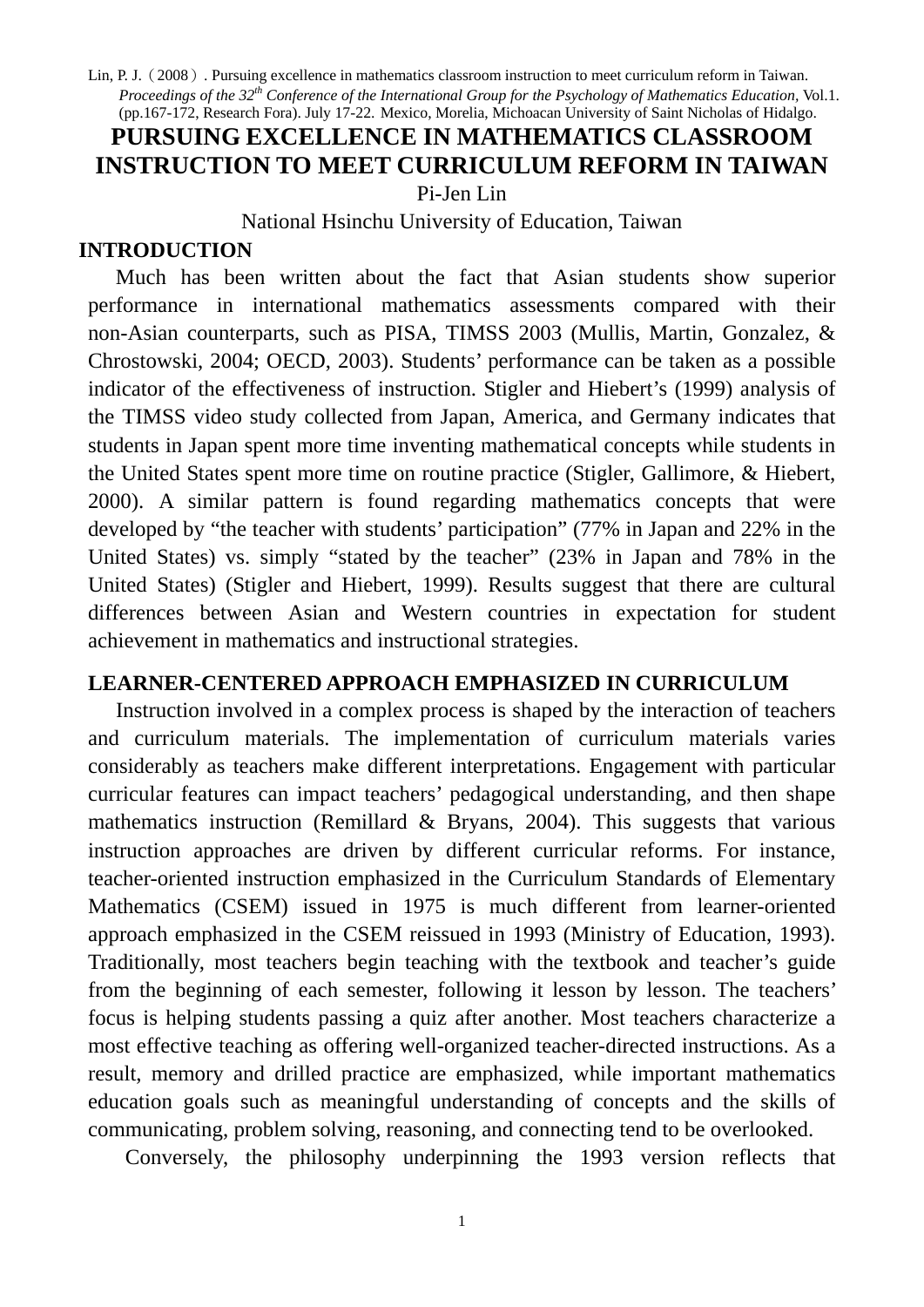knowledge should be constructed actively rather than passively. Learning mathematics is viewed as an integrated set of intellectual tools for making sense of mathematical situations instead of as accumulating facts and procedures. Mathematics classrooms are expected to become as mathematical communities instead of classroom as simply a collection of individuals. The right answer is verified by logic and mathematical evidence, instead of being determined by the teacher. Effective teaching includes that teachers know how to ask critical questions and plan lessons that reveal students' prior knowledge, teachers create mathematics tasks and analyze student learning in order to make ongoing instructional decisions, and teachers stimulate classroom discourse so that the student are clear about what is being learned. The roles of teachers are shifted into a problem-poser and a facilitator from a problem-solver and a knowledge constructor. Students become the problem-solver and knowledge constructor instead of a knowledge copier.

In order for the implementation of learner-centered curriculum to be successful, teachers need to be committed to the vision of the reform and to be more versatile in using instructional strategies to facilitate students' mathematical power. Therefore, to move the reform ahead, various strategies, techniques, and activities are developed in different professional development programs of Taiwan. For instance, a training master teacher program supported by the MOE since year 2003 aims in training teachers to be masters in mathematical instruction toward learner-centered approach. Fifty teachers participating in the program each year are recruited from different school districts distributed in different areas. They receive a series of institutes or workshops at the beginning and the end of school semester. The rationale of curriculum is the preliminary courses of the workshops. It is followed by the courses related to mathematical instruction and assessment. During the school year, they are assisted in classroom practices by a pool of teacher educators from different universities. The teachers to be master teachers are asked to teach a lesson for teachers who are not participating in the program to learn to teach effectively. There are about 6-10 master teachers in each county as a pool of consultants for school teachers to improve their mathematics teaching. They are frequently invited by schools to deliver a lecture, to write textbooks, and to do professional work with respect to mathematics instruction. Their professional work can be an indicator of the effect of the training master teacher program.

One of the development programs supported by the National Science Council supporting teachers in developing teachers' high quality of instruction has been run for ten years. The goals of the teacher education program include 1) enhancing the rethinking of mathematics teaching in classrooms; 2) fostering teachers' awareness of children's learning; 3) supporting teachers as they begin to put into practice their new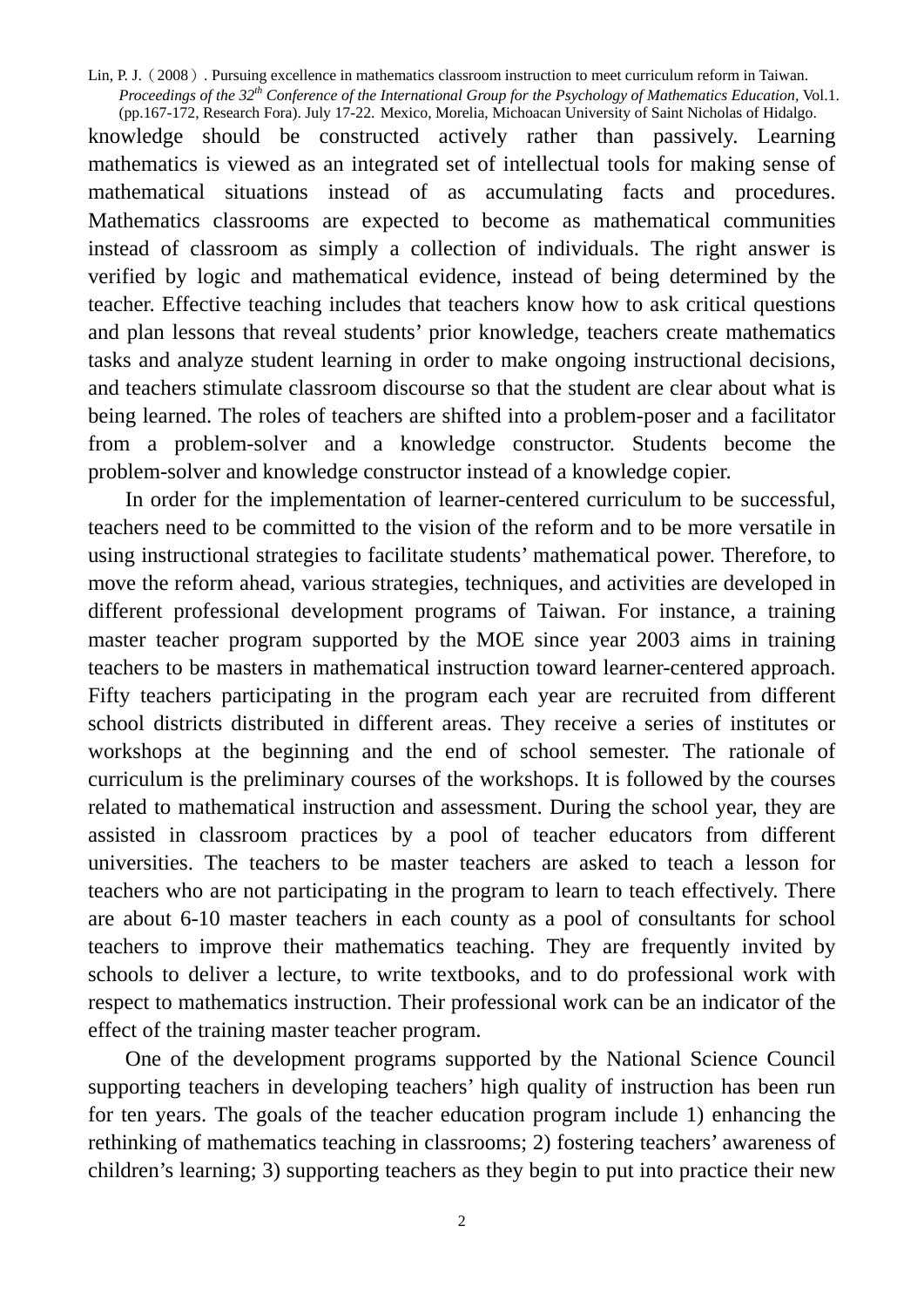vision of a learner-centered approach to teaching mathematics. Social constructivism dealing with the construction of knowledge through interactions between humans and social worlds is drawn on as the basis for the professional program. Each year, a collaborative school-based professional team consisting of a teacher educator and 6 to 8 primary school teachers from a school or across schools is set up for providing teachers with professional dialogues based on classroom practices. Reflection, social interaction, and cognitive conflict are considered as three mechanisms of improving teachers' teaching. Mathematics classrooms and school-based professional team are two social contexts for teachers supported mutually in the teacher education program. Various strategies for improving teachers' understanding of students' learning including assessment integrated with instruction, analysis of students' various solutions, and the use of teaching cases were inquired in the studies (Lin, 2002, 2005, 2006). Within the space constrains of this paper, I mainly focus on the design of high cognitive demand of tasks as a kernel part of teaching a lesson, as one of the features of learner-centered approach, since it plays an important role in student learning.

# **MAINTAINING HIGH LEVEL COGNITIVE DEMAND TASKS AS A FEATURE OF GOOD TEACHING**

Different tasks require different levels of student thinking. The cognitive demands of tasks can be changed during a lesson. Starting with a high-level task does not guarantee student engagement at a high-level. Thus, teachers participating in the professional program need support to maintain high level cognitive demands at the implementation stage. T1, a sixth grade teacher, is one of the teachers involved in the development program. The nature of high-level cognitive demands she maintains in teaching a lesson relevant to ordering fractions is displayed here as an example.

 Before this lesson, students have learned ordering fractions with like denominator fractions. In the lesson including setup phase and implementation phase, T1 gave students four pairs of fractions to decide which is greater. The four pairs  $(\frac{1}{5} \text{vs.} \frac{1}{7}; \frac{5}{16} \text{vs.} \frac{5}{9}; \frac{4}{9} \text{vs.} \frac{8}{12}; \frac{11}{12} \text{vs.} \frac{14}{15})$  have four basic types: unit fractions, fractions with like numerator or denominator, and fractions with unlike numerators and denominators.

 The setup phase includes T1's communication to her students regarding how they were expected to decide which of the fractions is greater and how they were expected to compare them. The four pairs of fractions identified as the cognitive demands at the level of "procedure with connection" were based on the following three reasons: (1) The four pairs of fractions develop mathematical understanding; (2) T1 purposely changed the tasks with different types of fraction from the textbook for developing students' multiple strategies. (3) T1 intentionally designed the numerals of numerator and denominator between two fractions for developing students' various strategies rather than relying on the algorithm.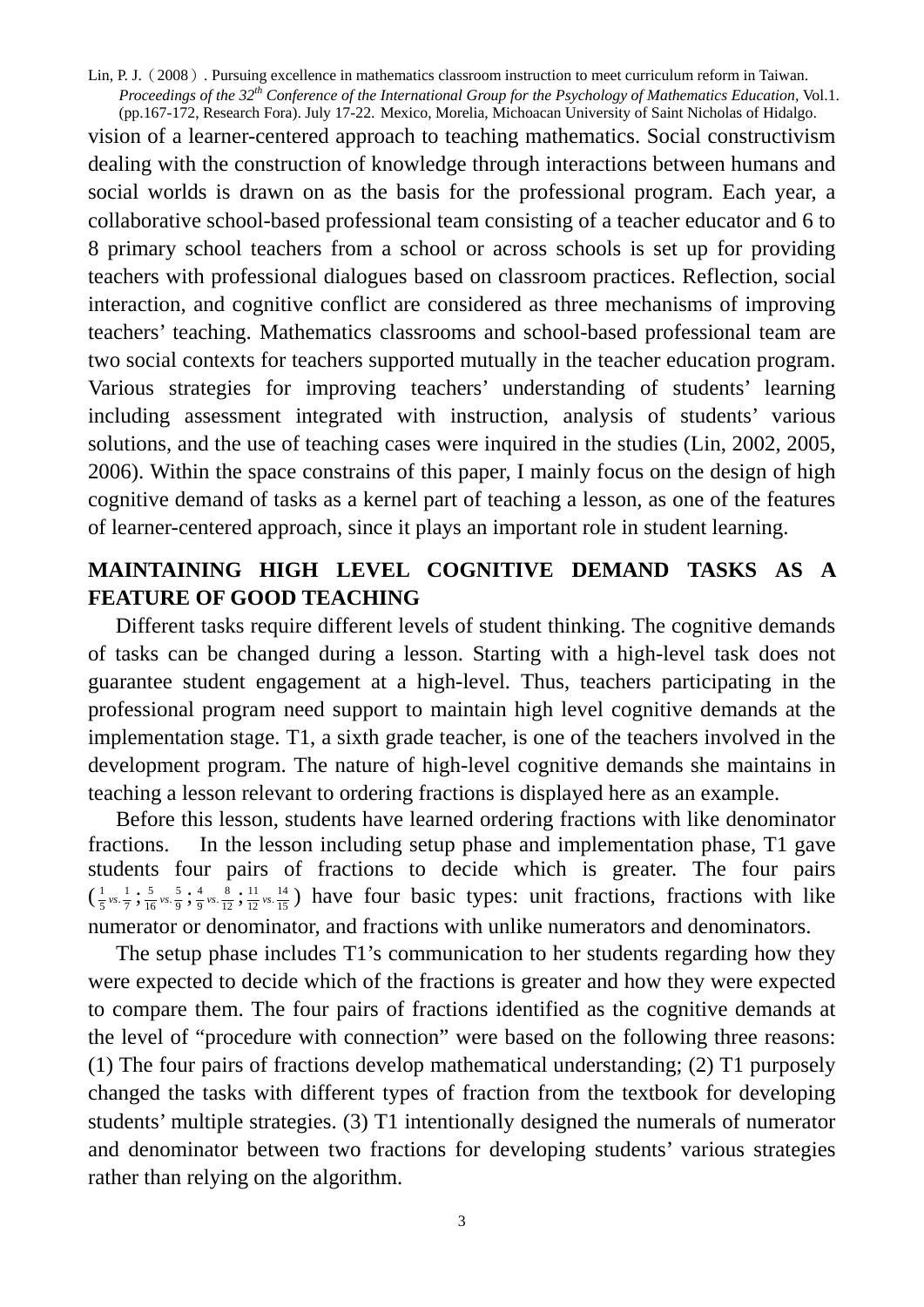The implementation phase starts as soon as students began to work on the task and continued until T1 and students turned their attentions to a new task. Five different strategies were used by the TI's students for the four problems. Students used two strategies to compare  $\frac{1}{5}$ <sub>vs</sub>  $\frac{1}{7}$ . One is referred to unit fraction. They realized that there is an inverse relation between the number of parts into which the whole is divided and the resulting size of each part, so that  $\frac{1}{5} > \frac{1}{7}$ . It was then followed by the problem "comparing  $\frac{5}{16}$  vs.  $\frac{5}{9}$ ". Students still used two previous strategies, partitioning and finding a same denominator. They also developed a new strategy by finding a referent point  $(\frac{1}{2}$  or 1). TI attempted to reduce the use of common denominator, since the product of 16x5 is too big to getting correct answer. TI expected students to learn various strategies and each strategy can be applied in a suitable situation.

Moving on to the third problem "Order  $\frac{4}{9}$  vs.  $\frac{8}{12}$ ", students focused only on the numerator or only on the denominator and as a result made incorrect conclusions. T1 encouraged students solved successfully the problem by either using reference point  $\frac{1}{2}$ , or finding a common denominator requires finding  $\frac{4x}{9x4}$  $\frac{x^4}{x^4}$  equivalent to  $\frac{4}{9}$  and  $12 x 3$  $8x3$  $\frac{x^3}{x^3}$  equivalent to  $\frac{8}{12}$  with the like denominator 36 or finding the same numerator 4 requires finding  $\frac{4}{6}$  equivalent to  $\frac{8}{12}$  and then ordering  $\frac{4}{6}$  and  $\frac{4}{9}$ , or finding the same numerator 8 requires finding  $\frac{8}{18}$  equivalent to  $\frac{4}{9}$  and then ordering  $\frac{8}{18}$  and  $\frac{8}{12}$ .

During the implementation phase, both T1 and her students were viewed as important contributors to how tasks were carried out. T1 questioning to students or asking follow-up questions was relied on what her students worked on the task. The ways and extent to which T1 supported students' thinking was a crucial ingredient of maintaining high-level tasks at the level of procedure with connections. These tasks evolved during the lesson involved multiple strategies, required an explanation, and connected procedures to meaning. Part of the lesson shown in a 5-minute video will be presented in the Research Forum.

#### **REMARKS**

 Maintaining high quality of cognitive demand of tasks is orchestrated by the teachers participating in a teacher professional program for pursuing excellence in mathematics classroom teaching to meet the innovation of curriculum. The features of excellent mathematics teaching to be achieved are characterized as contextual problems to be posed, multiple representations for a given problem, coherence and progression from one activity to next, students' problem solving to be encouraged, students' various solutions and explanations to be articulated. However, learner-centered focusing on students' speaking mathematics does not constitute the mainstream of mathematics classrooms in Taiwan. The learner-centered approach recommended in CSEM is successfully implemented in highly low percentage of